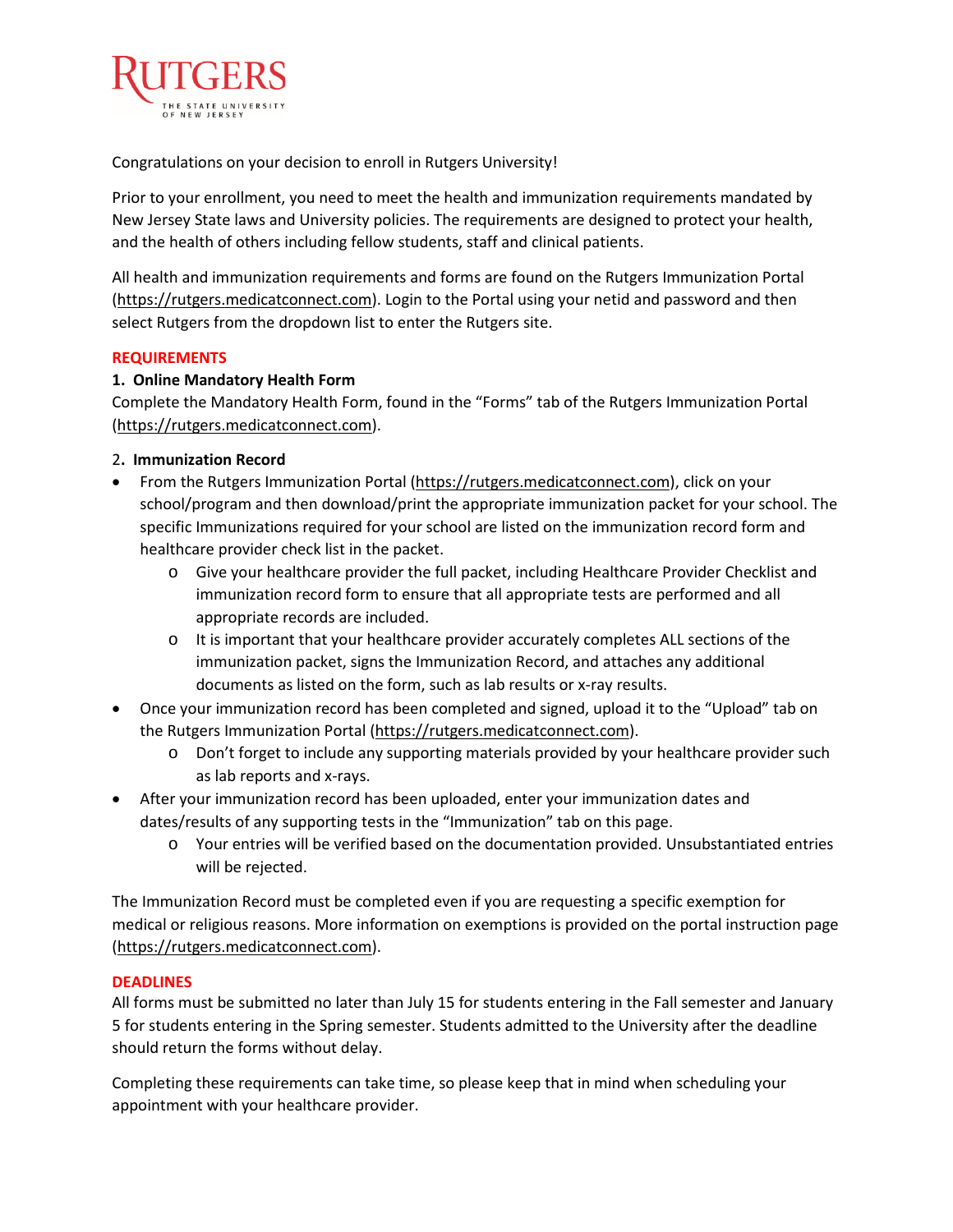

IHE STATE UNIVERSITY<br>If you have any questions about your immunization and health requirements please contact the health center on your campus or email us a[t vaccine@echo.rutgers.edu.](mailto:vaccine@echo.rutgers.edu)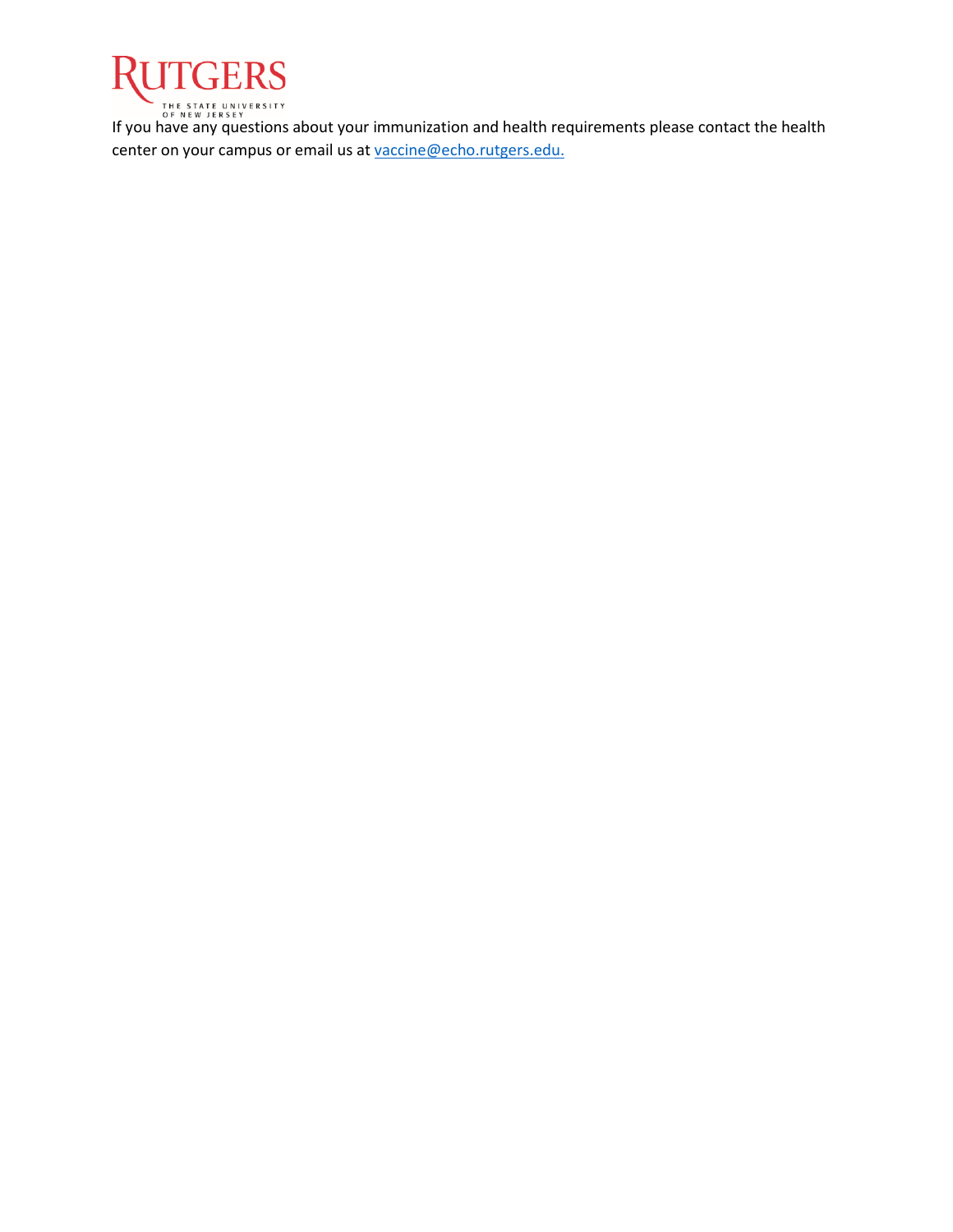



# **Immunization Record**

| PART I: To be completed by the student. Please print or type. |                |       |    |                  |      |                          |       |     |
|---------------------------------------------------------------|----------------|-------|----|------------------|------|--------------------------|-------|-----|
| Last name                                                     | First name     |       | MI | RUID or A number |      | School/Grad year/program |       |     |
| DOB (month day year)                                          | Street Address |       |    |                  | City |                          | State | Zip |
| Telephone (cell)                                              |                | Email |    |                  |      |                          |       |     |

# **PART II: To be completed and signed by health care provider (all items must be completed)**

|                                                                                                                                                                                                                            | Date (mo day yr)        | Results (if applicable)                   |  |
|----------------------------------------------------------------------------------------------------------------------------------------------------------------------------------------------------------------------------|-------------------------|-------------------------------------------|--|
| MMR (Measles, Mumps, Rubella)                                                                                                                                                                                              | Dose 1                  |                                           |  |
| MMR Dose #1                                                                                                                                                                                                                | Dose 2                  |                                           |  |
| MMR Dose #2                                                                                                                                                                                                                |                         |                                           |  |
| <b>OR</b>                                                                                                                                                                                                                  |                         |                                           |  |
| Measles (Rubeola) serologic immunity (attach lab report & list date of lab test)                                                                                                                                           |                         | <b>□</b> Immune ■Non-immune               |  |
| Mumps serologic immunity (attach lab report & list date of lab test)                                                                                                                                                       |                         | □Immune □Non-immune                       |  |
| Rubella serologic immunity (attach lab report & list date of lab test)                                                                                                                                                     |                         | <b>Olmmune ONon-immune</b>                |  |
| Meningitis ACYW (required for Rutgers housing), with at least 1 dose since age 16<br>$\square$ Menveo<br>$\Box$ Menactra $\Box$ Menomune ACYW-135                                                                          |                         |                                           |  |
| <b>Hepatitis B</b>                                                                                                                                                                                                         | Dose 1                  |                                           |  |
| (if starting the series, at least 1 of 3 doses is required prior to enrollment)<br><b>Series</b>                                                                                                                           | Dose 2                  |                                           |  |
| <b>OR</b><br><b>QUANTITATIVE</b> Hepatitis B Surface Antibody showing immunity (attach lab report)                                                                                                                         | Dose 3                  | $\Box$ Non-immune<br>□Immune (≥10 mIU/mL) |  |
| Tuberculosis - please review with the student to assess his/her need for tuberculin testing.                                                                                                                               |                         |                                           |  |
| Has the student:                                                                                                                                                                                                           |                         |                                           |  |
| Had close contact with persons known or suspected to have active TB disease?<br>1.                                                                                                                                         |                         | □ Yes □ No                                |  |
| Spent more than one month OR was born in:<br>2.                                                                                                                                                                            |                         | □ Yes □ No                                |  |
| Angola, Bangladesh, Brazil, Cambodia, China, Congo, Central African Republic, North Korea,                                                                                                                                 |                         |                                           |  |
| Congo, Ethiopia, India, Indonesia, Kenya, Lesotho, Liberia, Mozambique, Myanmar, Namibia,                                                                                                                                  |                         |                                           |  |
| Nigeria, Pakistan, Papua New Guinea, Philippines, Russia, Sierra Leone, South Africa, Thailand,                                                                                                                            |                         |                                           |  |
| Tanzania, Vietnam, Zambia or Zimbabwe<br>Lived in or been employed by a correctional facility, long-term care facility, or homeless shelter?                                                                               |                         | $\Box$ Yes $\Box$ No                      |  |
| 3.<br>Volunteered or worked with clients/patients at increased risk for active TB disease?<br>4.                                                                                                                           |                         | □ Yes □ No                                |  |
|                                                                                                                                                                                                                            |                         |                                           |  |
| If the answer is YES to any of the above questions, the student is required to submit TB testing from the past 6 months (through either<br>a PPD or TB blood test regardless of prior BCG). Please document testing below. |                         |                                           |  |
| Has the student had a positive PPD or TB blood test in the past? If yes, please document testing below.                                                                                                                    |                         | □ Yes □ No                                |  |
| PPD<br>(date placed<br>1/2<br>Date read:                                                                                                                                                                                   |                         | mm induration                             |  |
| <b>OR</b>                                                                                                                                                                                                                  |                         |                                           |  |
| FDA approved blood test for TB (eg. Quantiferon Gold) (attach report)                                                                                                                                                      |                         | □Positive □Negative                       |  |
| If PPD positive (now or in the past), is the patient free of TB symptoms? OYes ONo                                                                                                                                         | $\Box$ Yes $\Box$ No    |                                           |  |
| Was the student treated? $\Box$ Yes $\Box$ No<br>For how long?                                                                                                                                                             |                         |                                           |  |
| FDA approved blood test for TB (Quantiferon Gold or T spot) (attach report)                                                                                                                                                |                         | <b>□Positive □Negative</b>                |  |
| Chest x-ray required within the past 12 months if TB blood test is positive or                                                                                                                                             |                         |                                           |  |
| not drawn (attach report)                                                                                                                                                                                                  |                         | <b>ONormal OFindings:</b>                 |  |
| <b>Healthcare provider</b>                                                                                                                                                                                                 | Address/Stamp/Phone/Fax |                                           |  |
| Print name                                                                                                                                                                                                                 |                         |                                           |  |
|                                                                                                                                                                                                                            |                         |                                           |  |
| Signature<br>Date                                                                                                                                                                                                          |                         |                                           |  |
|                                                                                                                                                                                                                            |                         |                                           |  |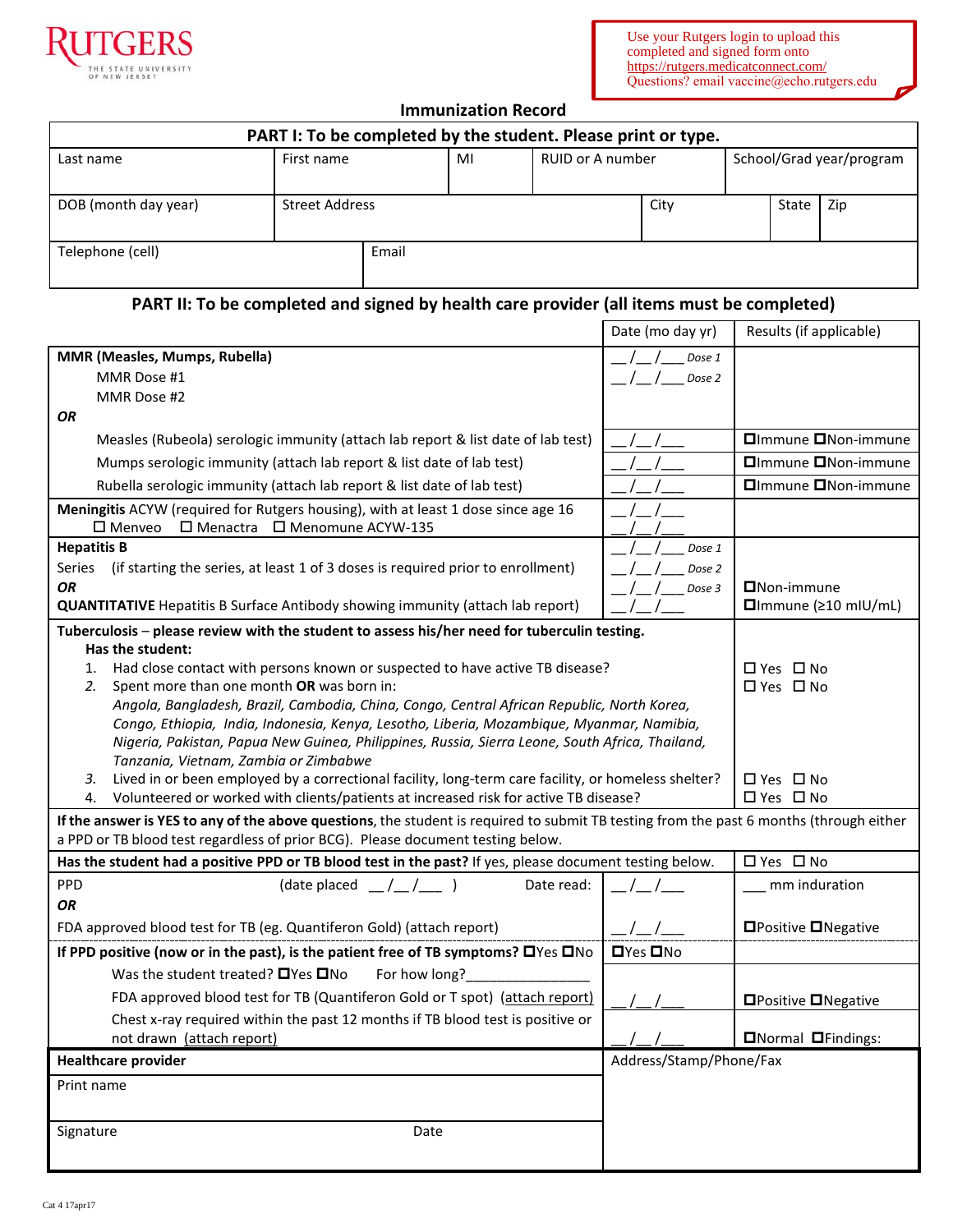

# **Immunization Record**

| Last name                                                                                                                                                         | First name |  | DOB (month day year) |                                       | <b>RUID or A number</b>               |                                      |  |
|-------------------------------------------------------------------------------------------------------------------------------------------------------------------|------------|--|----------------------|---------------------------------------|---------------------------------------|--------------------------------------|--|
| Additional vaccinations: Please complete or attach a legible copy.<br>This information will allow us to better care for the student during their time at Rutgers. |            |  |                      |                                       |                                       |                                      |  |
|                                                                                                                                                                   |            |  |                      |                                       | Date (mo day yr)                      | Results (if applicable)              |  |
| <b>Adult Tdap</b><br>$\Box$ Tdap $\Box$ Td                                                                                                                        |            |  |                      | $\frac{\mu}{\mu}$ / $\frac{\mu}{\mu}$ |                                       |                                      |  |
| Varicella (Chicken Pox)<br>Varicella Dose #1<br>Varicella Dose #2<br><b>OR</b>                                                                                    |            |  |                      | Dose 1<br>Dose 2                      |                                       |                                      |  |
| Varicella serologic immunity (list date and attach lab report)                                                                                                    |            |  |                      |                                       |                                       | $\Box$ Immune<br><b>□</b> Non-immune |  |
| Annual flu (list vaccination for the current flu season)                                                                                                          |            |  |                      |                                       |                                       |                                      |  |
| <b>Hepatitis A</b>                                                                                                                                                |            |  |                      |                                       |                                       |                                      |  |
| Human Papilloma Virus □ Gardisil 4/9<br>$\Box$ Cervarix                                                                                                           |            |  |                      |                                       |                                       |                                      |  |
| <b>Japanese Encephalitis</b>                                                                                                                                      |            |  |                      |                                       |                                       |                                      |  |
| <b>Meningitis B <math>\Box</math> Bexsero</b> $\Box$ Trumenba                                                                                                     |            |  |                      |                                       |                                       |                                      |  |
| Pneumococcal □ PCV13<br>$\square$ PPSV23                                                                                                                          |            |  |                      |                                       |                                       |                                      |  |
| <b>Polio booster</b>                                                                                                                                              |            |  | _/_/__               |                                       |                                       |                                      |  |
| <b>Rabies vaccine</b>                                                                                                                                             |            |  |                      |                                       |                                       |                                      |  |
| Typhoid □ TyphIM □ Vivotif                                                                                                                                        |            |  |                      | $\frac{1}{2}$                         |                                       |                                      |  |
| <b>Yellow Fever</b>                                                                                                                                               |            |  |                      |                                       | $\frac{\mu}{\mu}$ / $\frac{\mu}{\mu}$ |                                      |  |
| <b>Healthcare provider</b>                                                                                                                                        |            |  |                      |                                       |                                       |                                      |  |
| Signature<br>Print name                                                                                                                                           |            |  |                      |                                       | Date                                  |                                      |  |